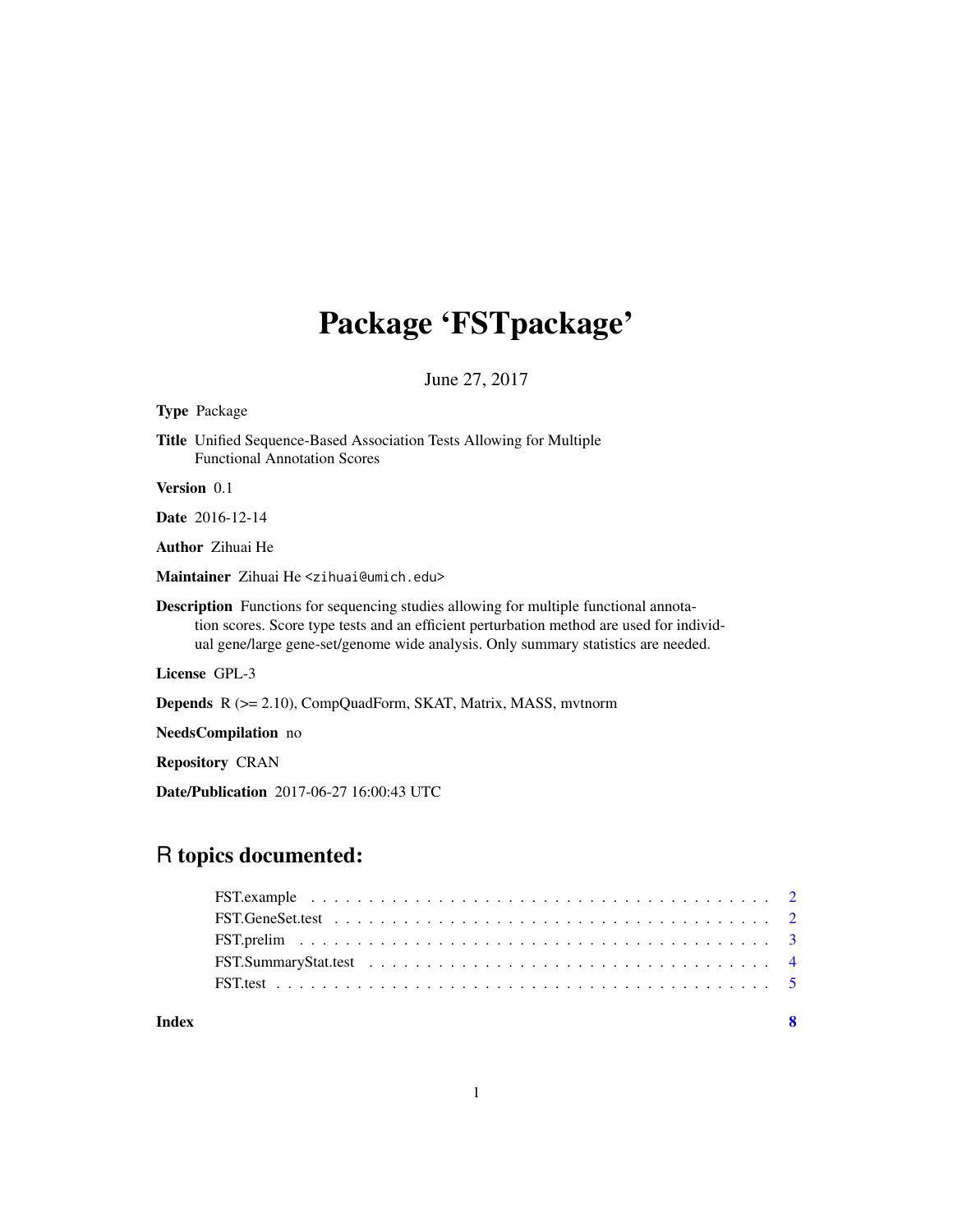<span id="page-1-0"></span>FST.example *Data example for FSTest (tests for genetic association allowing for multiple functional annotation scores)*

#### Description

The dataset contains outcome variable Y, covariate X, genotype data G, functional scores Z and gene-set ID for each variable GeneSetID.

#### Usage

data(FST.example)

| FST.GeneSet.test | Test the association between an quantitative/dichotomous outcome     |
|------------------|----------------------------------------------------------------------|
|                  | variable and a large gene-set by a score type test allowing for mul- |
|                  | <i>tiple functional annotation scores.</i>                           |

#### Description

Once the preliminary work is done using "FST.prelim()", this function tests a specifc gene.

#### Usage

```
FST.GeneSet.test(result.prelim,G,Z,GeneSetID,Gsub.id=NULL,weights=NULL,
B=5000,impute.method='fixed')
```
#### Arguments

| result.prelim | The output of function "FST.prelim()"                                                                                                                                                                                                                                                                                     |
|---------------|---------------------------------------------------------------------------------------------------------------------------------------------------------------------------------------------------------------------------------------------------------------------------------------------------------------------------|
| G             | Genetic variants in the target gene, an n <sup>*</sup> p matrix where n is the subject ID and<br>p is the total number of genetic variables. Note that the number of rows in G<br>should be same as the number of subjects. ***The column name should be the<br>variable name, in order to be matched with the GeneSetID. |
| Ζ             | Functional annotation scores, an $p^*q$ matrix where p is the total number of ge-<br>netic variables and q is the number of functional annotation scores. Note that<br>the first column in Z should be all 1 if the users want the original weights of<br>SKAT/burden test to be included.                                |
| GeneSetID     | A $p^*2$ matrix indicating the genes in which the variables are located, where the<br>first column is the genes' name and the second column is the variables' name.                                                                                                                                                       |
| Gsub.id       | The subject id corresponding to the genotype matrix, an n dimensional vector.<br>This is in order to match the phenotype and genotype matrix. The default is<br>NULL, where the order is assumed to be matched with Y, X and time.                                                                                        |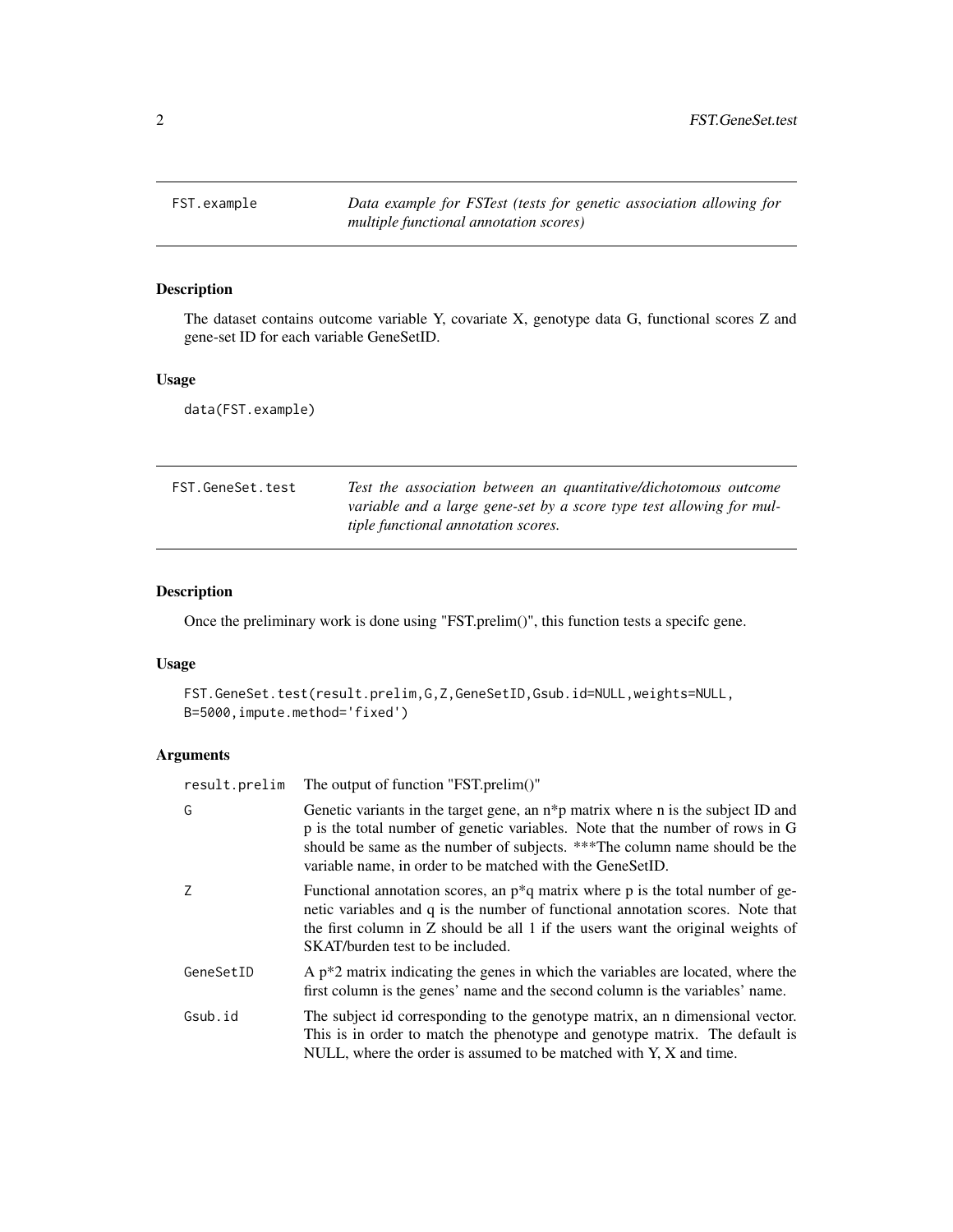#### <span id="page-2-0"></span>FST.prelim 3

| weights       | A numeric vector of weights for genetic variants (The length should be same as<br>the number of genetic variants in the set). These weights are usually based on<br>minor allele frequencies. The default is NULL, where the beta $(1,25)$ weights<br>are applied.                                                 |
|---------------|--------------------------------------------------------------------------------------------------------------------------------------------------------------------------------------------------------------------------------------------------------------------------------------------------------------------|
| B             | Number of Bootstrap replicates. The default is 5000.                                                                                                                                                                                                                                                               |
| impute.method | Choose the imputation method when there is missing genotype. Can be "ran-<br>dom", "fixed" or "bestguess". Given the estimated allele frequency, "random"<br>simulates the genotype from binomial distribution; "fixed" uses the genotype<br>expectation; "Best guess" uses the genotype with highest probability. |

#### Value

| n.marker | number of heterozygous SNPs in the SNP set.           |
|----------|-------------------------------------------------------|
| p.value  | P-value of the set based generalized score type test. |

#### Examples

```
## FST.prelim does the preliminary data management.
# Input: Y, X (covariates)
## FST.test tests a region.
# Input: G (genetic variants), Z (functional annotation scores) and result of FST.prelim
library(FSTpackage)
# Load data example
# Y: outcomes, n by 1 matrix where n is the total number of observations
# X: covariates, n by d matrix
# G: genotype matrix, n by p matrix where n is the total number of subjects
# Z: functional annotation matrix, p by q matrix
data(FST.example)
Y<-FST.example$Y;X<-FST.example$X;G<-FST.example$G;Z<-FST.example$Z;GeneSetID<-FST.example$GeneSetID
# Preliminary data management
result.prelim<-FST.prelim(Y,X=X,out_type='D')
# test with 5000 bootstrap replicates
result<-FST.GeneSet.test(result.prelim,G,Z,GeneSetID,B=5000)
```
FST.prelim *The preliminary data management for FST (functional score tests)*

#### Description

Before testing a specific gene using a score type test, this function does the preliminary data management, such as fitting the model under the null hypothesis.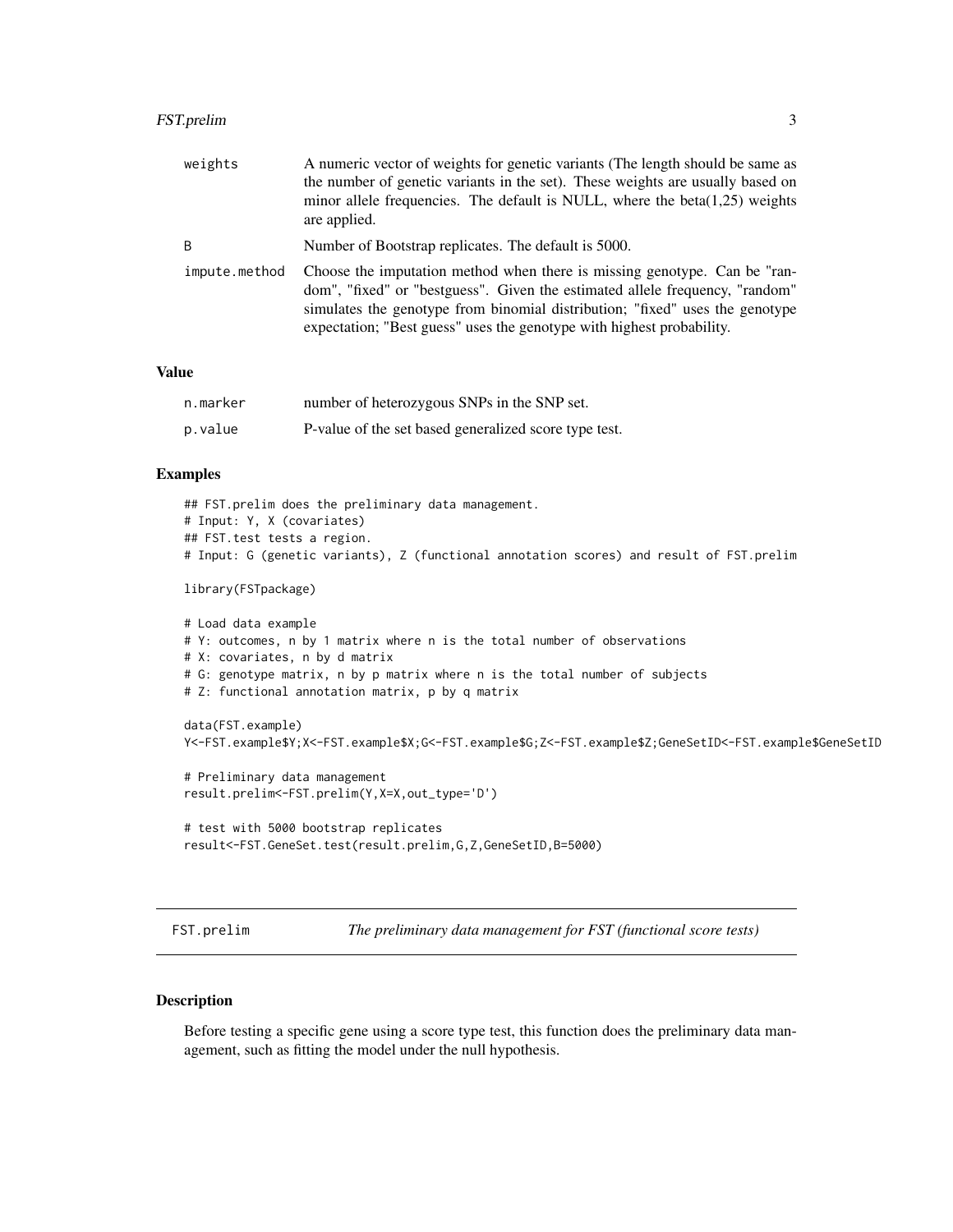#### <span id="page-3-0"></span>Usage

FST.prelim(Y, X=NULL, id=NULL, out\_type="C")

#### Arguments

| Y        | The outcome variable, an $n*1$ matrix where n is the total number of observations                                                                |
|----------|--------------------------------------------------------------------------------------------------------------------------------------------------|
| X        | An n <sup>*</sup> d covariates matrix where d is the total number of covariates.                                                                 |
| id       | The subject id. This is used to match the genotype matrix. The default is NULL,<br>where the a matched phenotype and genotype matrix is assumed. |
| out_type | Type of outcome variable. Can be either "C" for continuous or "D" for dichoto-<br>mous. The default is "C".                                      |

#### Value

It returns a list used for function FST.test().

#### Examples

library(FSTpackage)

```
# Load data example
# Y: outcomes, n by 1 matrix where n is the total number of observations
# X: covariates, n by d matrix
# G: genotype matrix, n by p matrix where n is the total number of subjects
# Z: functional annotation matrix, p by q matrix
data(FST.example)
Y<-FST.example$Y;X<-FST.example$X;G<-FST.example$G
# Preliminary data management
result.prelim<-FST.prelim(Y,X=X)
```

| FST. Summary Stat. test Using summary statistics to test the association between an quanti- |
|---------------------------------------------------------------------------------------------|
| <i>tative/dichotomous outcome variable and a gene by a score type test</i>                  |
| allowing for multiple functional annotation scores.                                         |

#### Description

This function tests a specific gene using summary statistics (score vector and its covariance matrix)

#### Usage

FST.SummaryStat.test(score,Sigma,Z,weights,B=5000)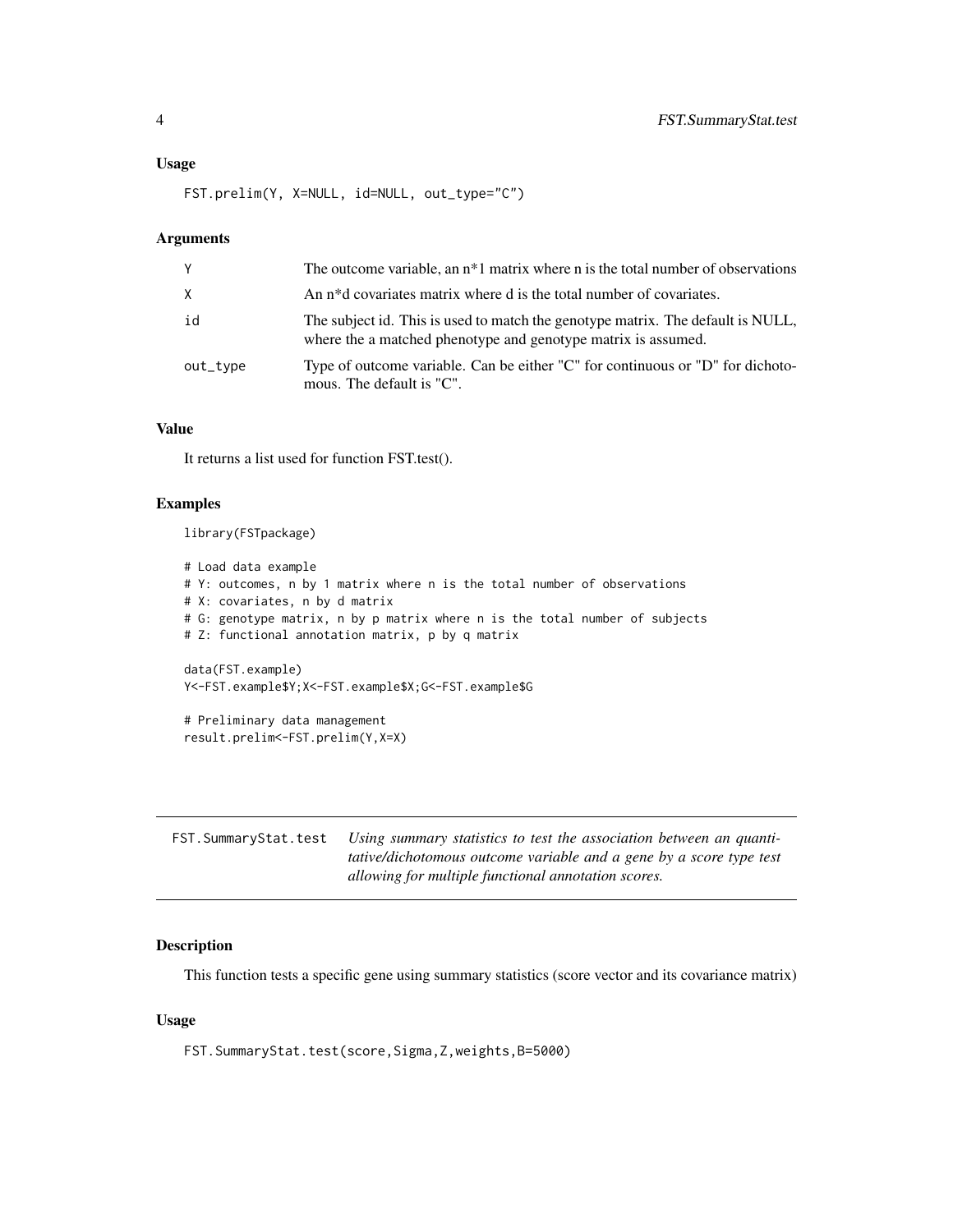#### <span id="page-4-0"></span>FST.test 5

#### Arguments

| score   | The score vector of length p, where p is the total number of genetic variables.                                                                                                                                                                                                              |
|---------|----------------------------------------------------------------------------------------------------------------------------------------------------------------------------------------------------------------------------------------------------------------------------------------------|
| Sigma   | The $p^*p$ covariance matrix of the score vector                                                                                                                                                                                                                                             |
| 7       | Functional annotation scores, an $p^*q$ matrix where p is the total number of ge-<br>netic variables and q is the number of functional annotation scores. Note that<br>the first column in $Z$ should be all 1 if the users want the original weights of<br>SKAT/burden test to be included. |
| weights | A numeric vector of weights for genetic variants (The length should be same as<br>the number of genetic variants in the set.). These weights are usually based on<br>minor allele frequencies.                                                                                               |
| B       | Number of Bootstrap replicates. The default is 5000.                                                                                                                                                                                                                                         |

#### Value

| p.value |  | P-value of the set based generalized score type test. |
|---------|--|-------------------------------------------------------|
|         |  |                                                       |

#### Examples

```
## FST.SummaryStat.test tests a region.
# Input: score (a score vector), Sigma (the covariance matrix of the score vector)
library(FSTpackage)
data(FST.example)
score<-FST.example$score;Sigma<-FST.example$Sigma;Z<-FST.example$Z;weights<-FST.example$weights
# test with 5000 bootstrap replicates
result<-FST.SummaryStat.test(score,Sigma,Z,weights,B=5000)
```

| FST.test | Test the association between an quantitative/dichotomous outcome     |
|----------|----------------------------------------------------------------------|
|          | variable and a gene by a score type test allowing for multiple func- |
|          | <i>tional annotation scores.</i>                                     |

#### Description

Once the preliminary work is done using "FST.prelim()", this function tests a specifc gene.

#### Usage

FST.test(result.prelim,G,Z,Gsub.id=NULL,weights=NULL,B=5000,impute.method='fixed')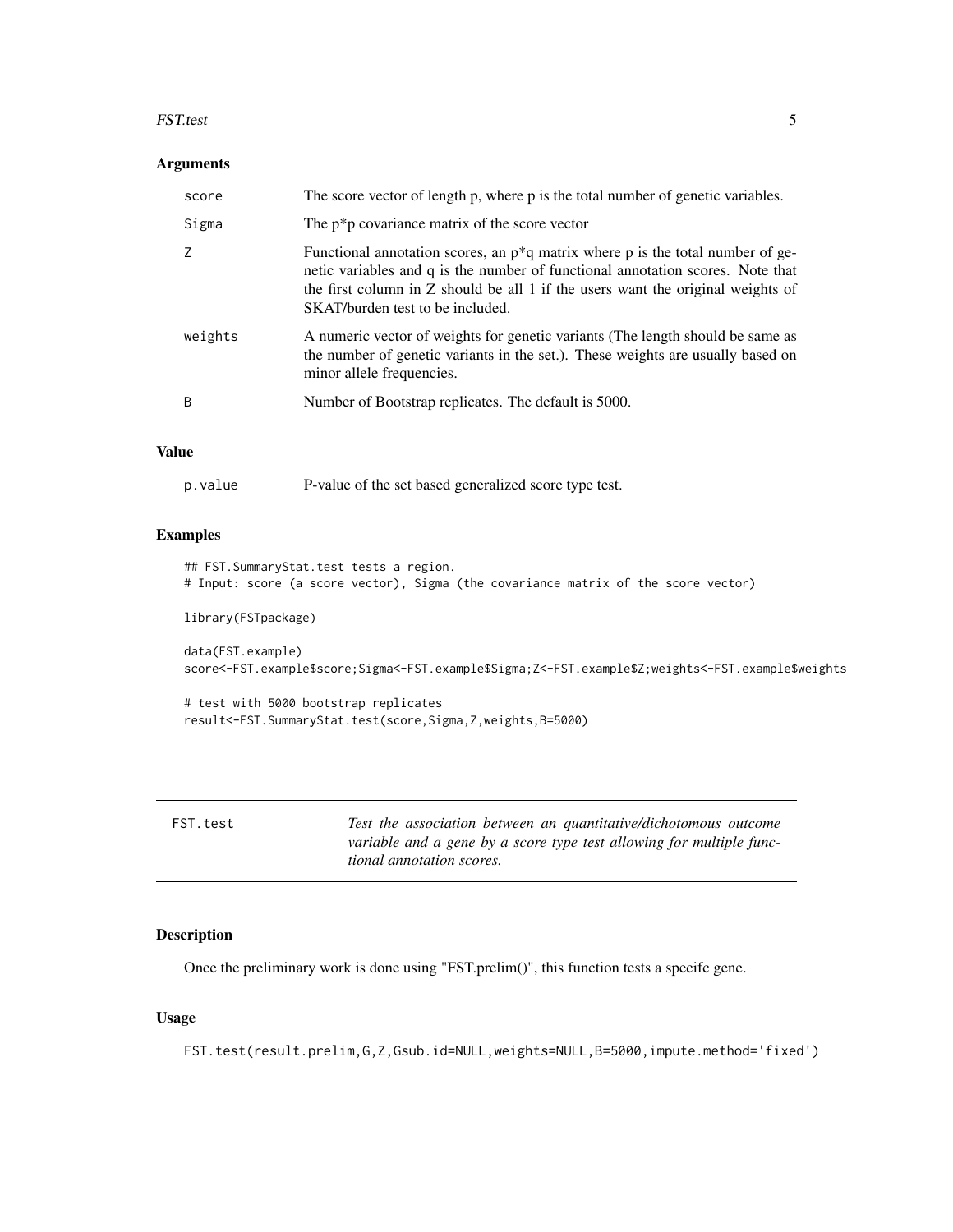#### Arguments

| result.prelim | The output of function "FST.prelim()"                                                                                                                                                                                                                                                                              |
|---------------|--------------------------------------------------------------------------------------------------------------------------------------------------------------------------------------------------------------------------------------------------------------------------------------------------------------------|
| G             | Genetic variants in the target gene, an $n * p$ matrix where n is the subject ID and<br>p is the total number of genetic variables. Note that the number of rows in G<br>should be same as the number of subjects.                                                                                                 |
| Z             | Functional annotation scores, an $p^*q$ matrix where p is the total number of ge-<br>netic variables and q is the number of functional annotation scores. Note that<br>the first column in $Z$ should be all 1 if the users want the original weights of<br>SKAT/burden test to be included.                       |
| Gsub.id       | The subject id corresponding to the genotype matrix, an n dimensional vector.<br>This is in order to match the phenotype and genotype matrix. The default is<br>NULL, where the order is assumed to be matched with Y, X and time.                                                                                 |
| weights       | A numeric vector of weights for genetic variants (The length should be same as<br>the number of genetic variants in the set.). These weights are usually based on<br>minor allele frequencies. The default is NULL, where the beta $(1,25)$ weights<br>are applied.                                                |
| B             | Number of Bootstrap replicates. The default is 5000.                                                                                                                                                                                                                                                               |
| impute.method | Choose the imputation method when there is missing genotype. Can be "ran-<br>dom", "fixed" or "bestguess". Given the estimated allele frequency, "random"<br>simulates the genotype from binomial distribution; "fixed" uses the genotype<br>expectation; "Best guess" uses the genotype with highest probability. |

#### Value

| n.marker | number of heterozygous SNPs in the SNP set.           |
|----------|-------------------------------------------------------|
| p.value  | P-value of the set based generalized score type test. |

#### Examples

```
## FST.prelim does the preliminary data management.
# Input: Y, X (covariates)
## FST.test tests a region.
# Input: G (genetic variants), Z (functional annotation scores) and result of FST.prelim
```
library(FSTpackage)

```
# Load data example
# Y: outcomes, n by 1 matrix where n is the total number of observations
# X: covariates, n by d matrix
# G: genotype matrix, n by p matrix where n is the total number of subjects
# Z: functional annotation matrix, p by q matrix
data(FST.example)
Y<-FST.example$Y;X<-FST.example$X;G<-FST.example$G;Z<-FST.example$Z
```

```
# Preliminary data management
result.prelim<-FST.prelim(Y,X=X,out_type='D')
```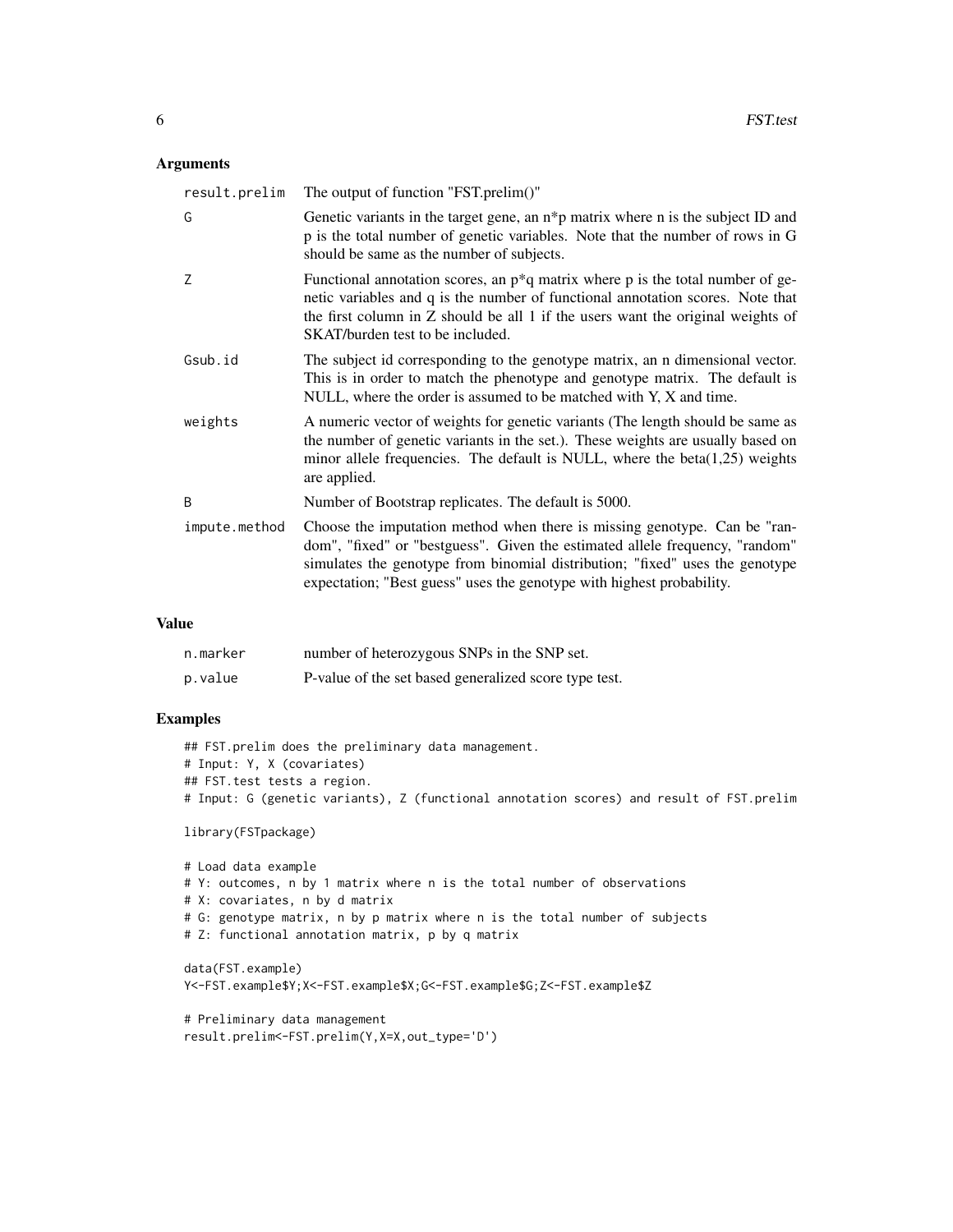#### FST.test 7

# test with 5000 bootstrap replicates result<-FST.test(result.prelim,G,Z,B=5000)